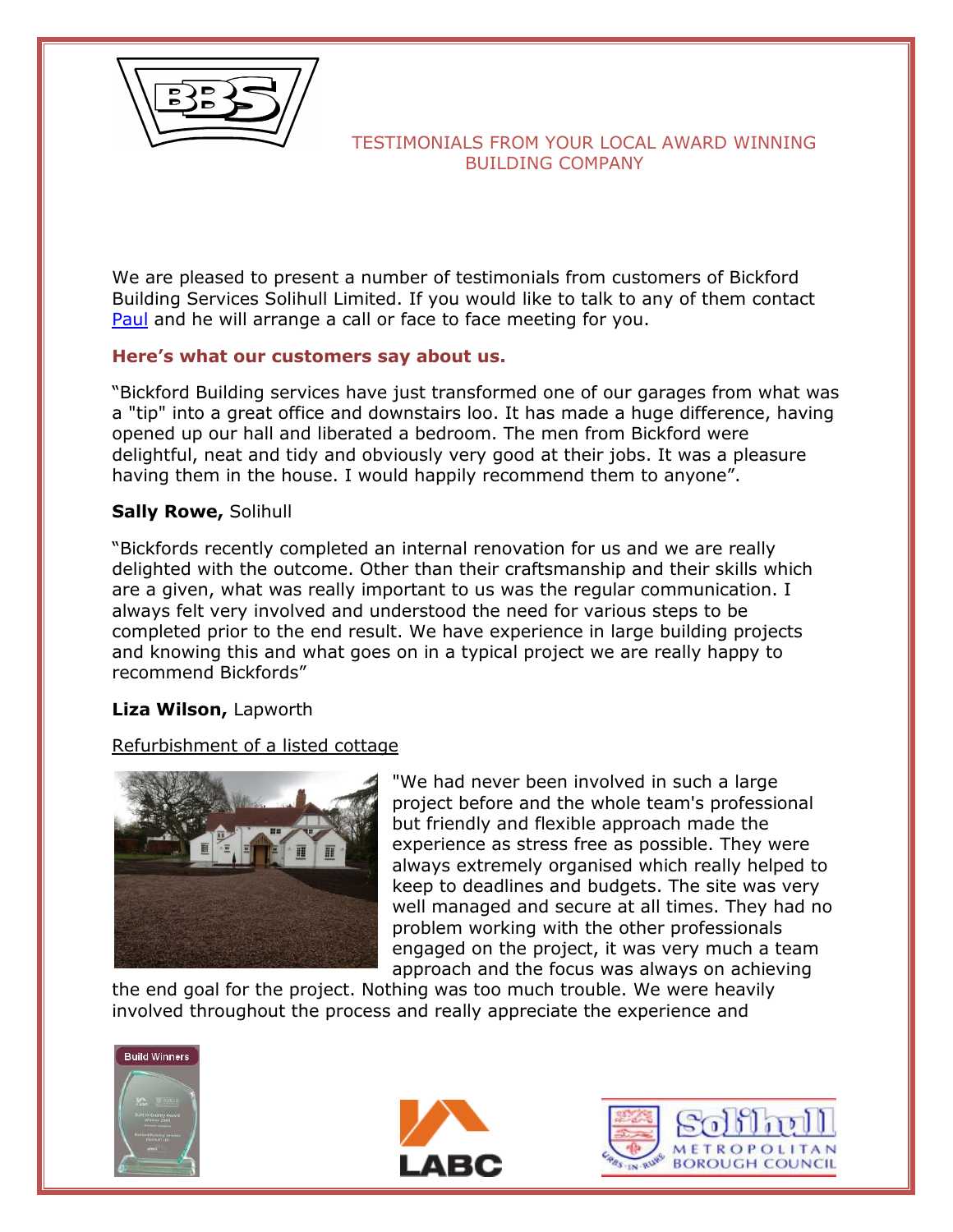

craftsmanship that the team brought to our project. We are very pleased and proud of the end result and cannot recommend the Bickfords team highly enough."

# **Nicky,** Lapworth

### Two storey extension to a listed building in a conservation area

"Bickford's did an excellent job for us throughout. The site was well set up and managed. Demolition and excavation work was carefully supervised to create minimal disruption to us and neighbours. Attention to detail and craftsmanship were important to us and we were extremely pleased with the quality of workmanship in all areas. Indeed Bickfords went out of their way to ensure that we got exactly what we wanted, sitting through lengthy meetings and consulting us at every stage of the project. We are delighted with the end result which was in fact shortlisted for a RIBA award, and would recommend Bickford Building Services".

**Beverley, Worcester (more details available upon request)** 

"Bickford Building Services built a large extension for us, which involved knocking down most of the back of the house and rebuilding it. We are absolutely delighted with the result. All the work was done on time and to a very high standard. We felt total confidence in Pete and his team and would not hesitate to recommend them".

# **Mr & Mrs Currie**, Solihull

"Had a large 2nd floor extension, new roof, several walls removed, new boiler and a lot of plastering, plumbing and tiling work carried out on our house last year. Paul, Pete, Keith and the rest of the team all worked to the highest standard, if we required any small changes they were done without any complaint, the job was completed on time and on budget. I have since recommended Bickford Building Services to several of our friends".

# **B Damms,** Hampton Lane Solihull

"We recently had Bickford Building Service's carry out an extension, as well as a major refurbishment to our home. After looking at some of their previous jobs in and around Solihull, we were left very impressed, as they also came highly recommended from many of their other clients.





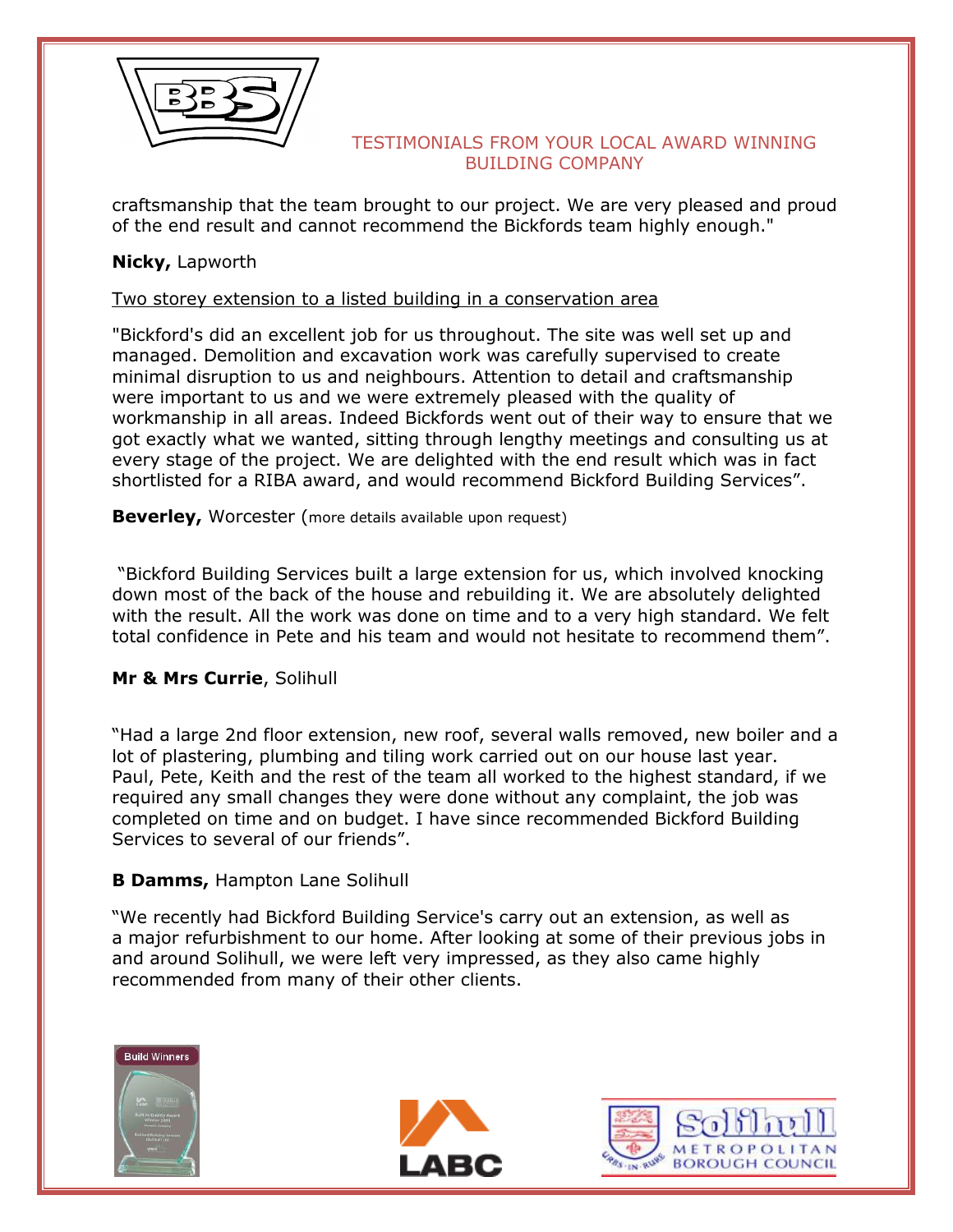

We decided to go ahead and were more than happy for them to undertake our building project. They did not disappoint us; they remained very professional from start to finish, always keeping us well informed and providing us with honest sound advice at every stage, as well as paying great care and attention to detail, whilst always being respectful of our wishes. They clearly take exceptional pride in their work

We would like to take this opportunity once again to thank Paul Olds (project manager) and all his hard working team; it is so refreshing to find a company in this day and age that delivers such an excellent level of service.

We would have no hesitation in recommending Bickford's to anyone looking for a 1st class finish provided by a quality firm".

# **Mr and Mrs Clinton**, Dorridge

"Bickford Building Services (BBS) have recently completed a rear extension at our new house- including a brand new kitchen, utility, seating area and down stairs toilet. They came highly recommended by a friend, after they had built her house from scratch. At first we were not sure if our project would be of interest, given that it was of a smaller scale. However, they were both enthusiastic and professional from day 1. We have never had anything like this done before and as such we were understandably a bit nervous about the project. However, the knowledge and expertise displayed by BBS, meant that the stress was completely removed for us.

They made sure we were kept fully up to date at all times and met both our budget and the agreed time frames. They have now turned what was an already lovely house, into our dream home! We are so, so impressed with both their service and the end product, and have no hesitation in recommending them to anyone! Thanks BBS"!

# **Natalie Smith MSc MRICS**

"I have just had my single storey rear extension with fitted kitchen and under-floor heating completed by Bickford Builders. What a complete success! From the outset, Paul Olds managed the project and offered sound advice pre-build and throughout construction. The site was left clean daily and Bickford's liaised with neighbours in a professional and reassuring manner. The quality of build, attention to detail and timeliness was excellent. The cost was very competitive. I would strongly recommend Bickford Builders".

# **Keith Beasley**





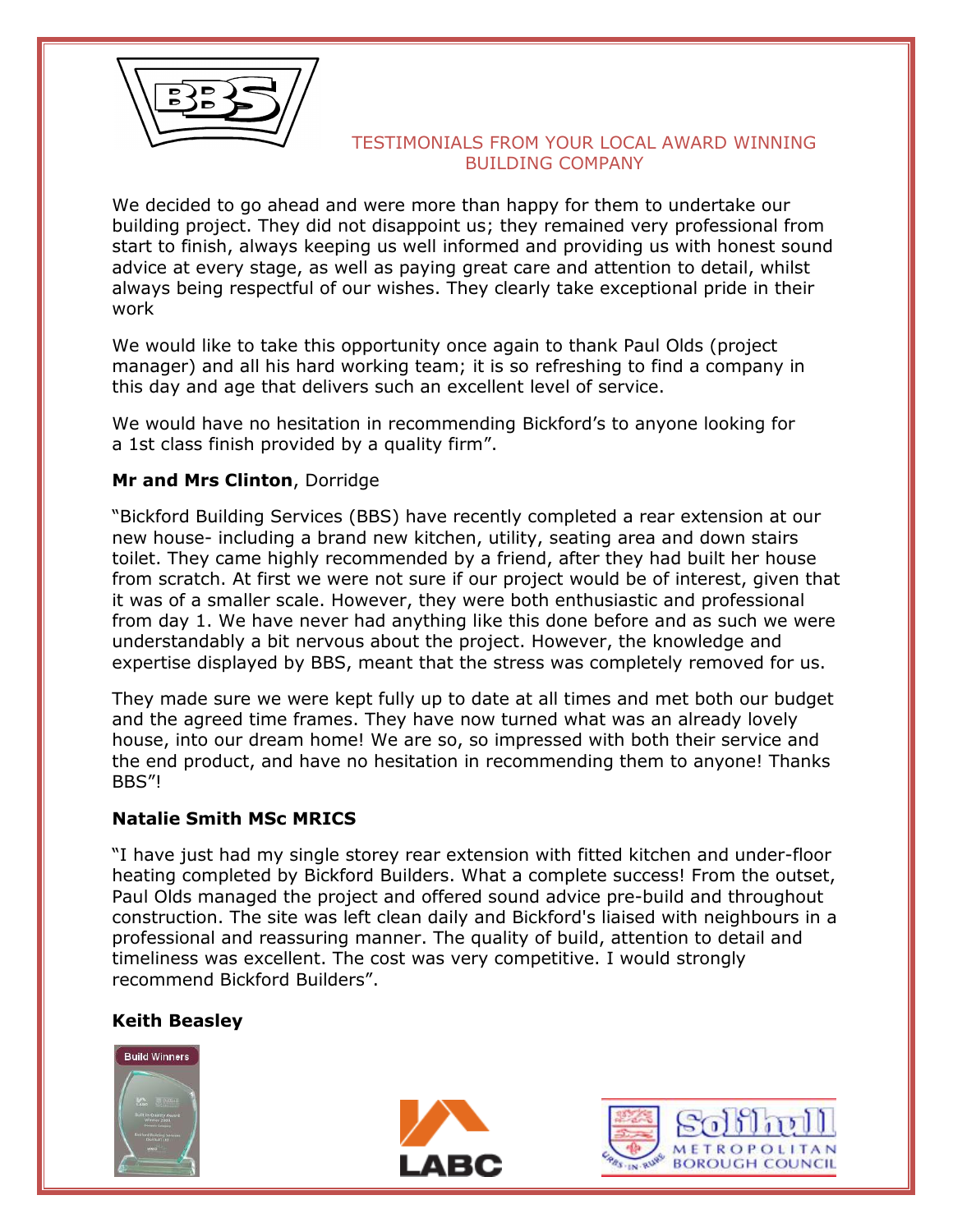

"Our partnership with Bickford Building Services started over ten years ago. We had just moved to Solihull and had bought an Edwardian property that we wanted to be our "house for life". We bought our "dream house" in 2001 along with a full survey that was as thick as it was horrific. Being new to the area, we asked several friends who recommended a local architect who in turn appointed three builders to survey and quote on our property.

Bickford Building Services were among those three, not the cheapest quote but I was impressed by Mr Old's sympathy to the building, the brick match, the advice and tiny detail that had never occurred to me. He recommended that we viewed projects that he had recently completed in the area which were similar to our project and every client provided not only a glowing reference but also evidence of their work. So, with two (very) small children in hand, we employed them to extend our kitchen. Every courtesy was paid to our day to day living and the build flowed exactly to schedule and with very little disruption.

Our second project was to remove a garage (complete with asbestos) that was situated in our back garden and replace with a functional home office. This office fits with the character of the house and was built within the time span required. So our final project on the main house was completed in March 2013. Our house has grown with our family and now features two elegant and functional bathrooms.

The whole house has been redecorated, virtually re-wired and re-carpeted. Looking back on the house we bought in 2001 it has been a long but considered journey and one that would not have been made so seamlessly without Bickford Building Services. If you are considering any changes to your property I would highly recommend that you consider their services. Our experiences have only been excellent and I think it is rare that you find a team of workman that are so dedicated to delivering such high customer satisfaction".

#### **Mr and Mrs Bonnor, Solihull**